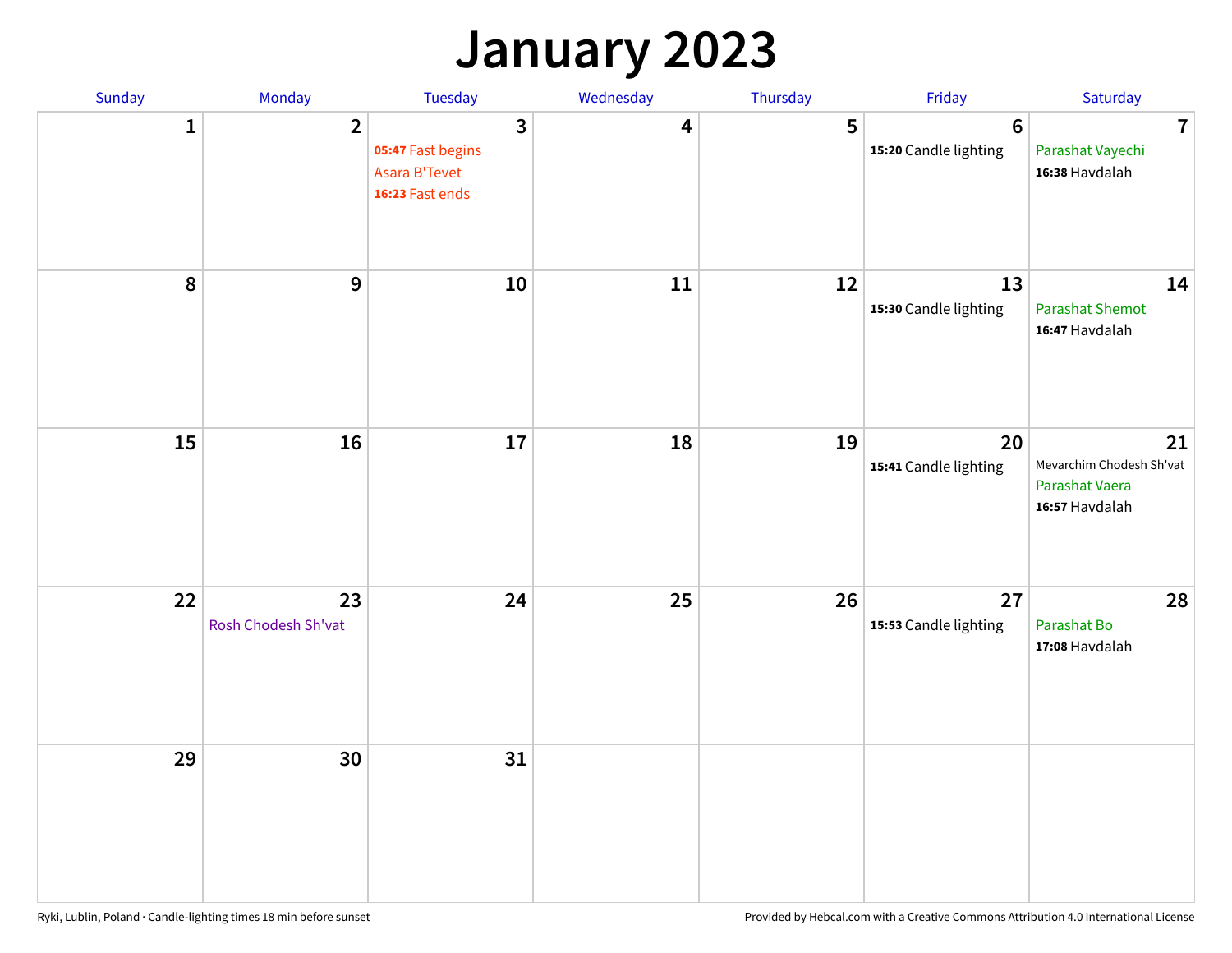# **February 2023**

| Sunday | Monday                        | Tuesday                 | Wednesday               | Thursday       | Friday                                  | Saturday                                                                                        |
|--------|-------------------------------|-------------------------|-------------------------|----------------|-----------------------------------------|-------------------------------------------------------------------------------------------------|
|        |                               |                         | $\mathbf{1}$            | $\overline{2}$ | $\overline{3}$<br>16:06 Candle lighting | $\overline{\mathbf{4}}$<br><b>Shabbat Shirah</b><br>Parashat Beshalach<br>17:19 Havdalah        |
| 5      | $6\phantom{1}6$<br>Tu BiShvat | $\overline{7}$          | 8                       | 9              | 10<br>16:19 Candle lighting             | 11<br>Parashat Yitro<br>17:31 Havdalah                                                          |
| 12     | 13                            | 14                      | 15                      | 16             | 17<br>16:32 Candle lighting             | 18<br><b>Shabbat Shekalim</b><br>Mevarchim Chodesh Adar<br>Parashat Mishpatim<br>17:43 Havdalah |
| 19     | 20                            | 21<br>Rosh Chodesh Adar | 22<br>Rosh Chodesh Adar | 23             | 24<br>16:44 Candle lighting             | 25<br>Parashat Terumah<br>17:55 Havdalah                                                        |
| 26     | 27                            | 28                      |                         |                |                                         |                                                                                                 |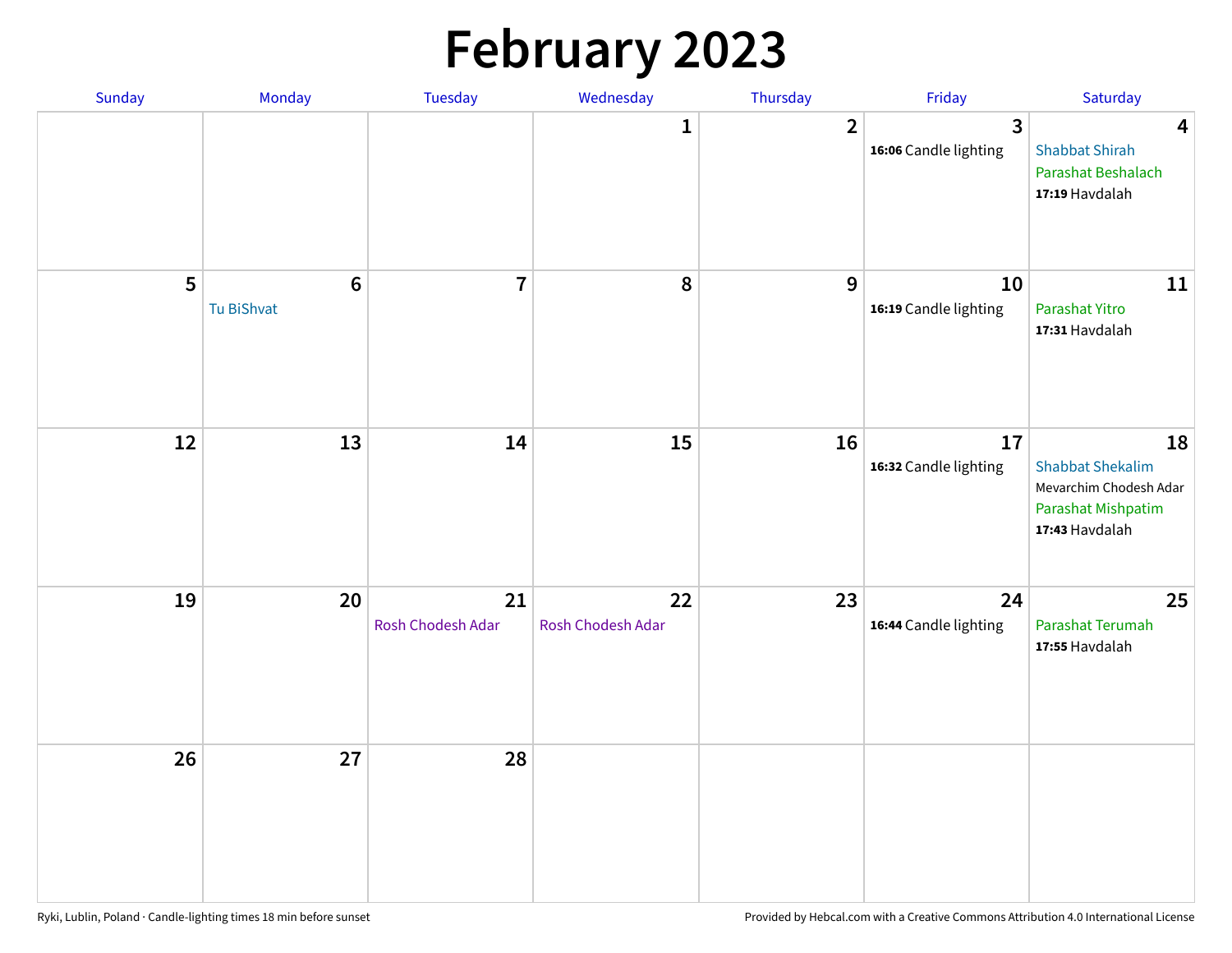## **March 2023**

| Sunday | Monday                                                                                               | Tuesday                 | Wednesday                 | Thursday                 | Friday                      | Saturday                                                                                                 |
|--------|------------------------------------------------------------------------------------------------------|-------------------------|---------------------------|--------------------------|-----------------------------|----------------------------------------------------------------------------------------------------------|
|        |                                                                                                      |                         | 1                         | $\overline{2}$           | 3<br>16:57 Candle lighting  | $\overline{\mathbf{4}}$<br><b>Shabbat Zachor</b><br>Parashat Tetzaveh<br>18:07 Havdalah                  |
| 5      | $6\phantom{a}$<br>04:29 Fast begins<br><b>Ta'anit Esther</b><br>18:01 Fast ends<br><b>Erev Purim</b> | $\overline{7}$<br>Purim | 8<br><b>Shushan Purim</b> | 9                        | 10<br>17:09 Candle lighting | 11<br><b>Shabbat Parah</b><br>Parashat Ki Tisa<br>18:19 Havdalah                                         |
| 12     | 13                                                                                                   | 14                      | 15                        | 16                       | 17<br>17:21 Candle lighting | 18<br><b>Shabbat HaChodesh</b><br>Mevarchim Chodesh Nisan<br>Parashat Vayakhel-Pekudei<br>18:31 Havdalah |
| 19     | 20                                                                                                   | 21                      | 22                        | 23<br>Rosh Chodesh Nisan | 24<br>17:33 Candle lighting | 25<br>Parashat Vayikra<br>18:43 Havdalah                                                                 |
| 26     | 27                                                                                                   | 28                      | 29                        | 30                       | 31<br>18:45 Candle lighting |                                                                                                          |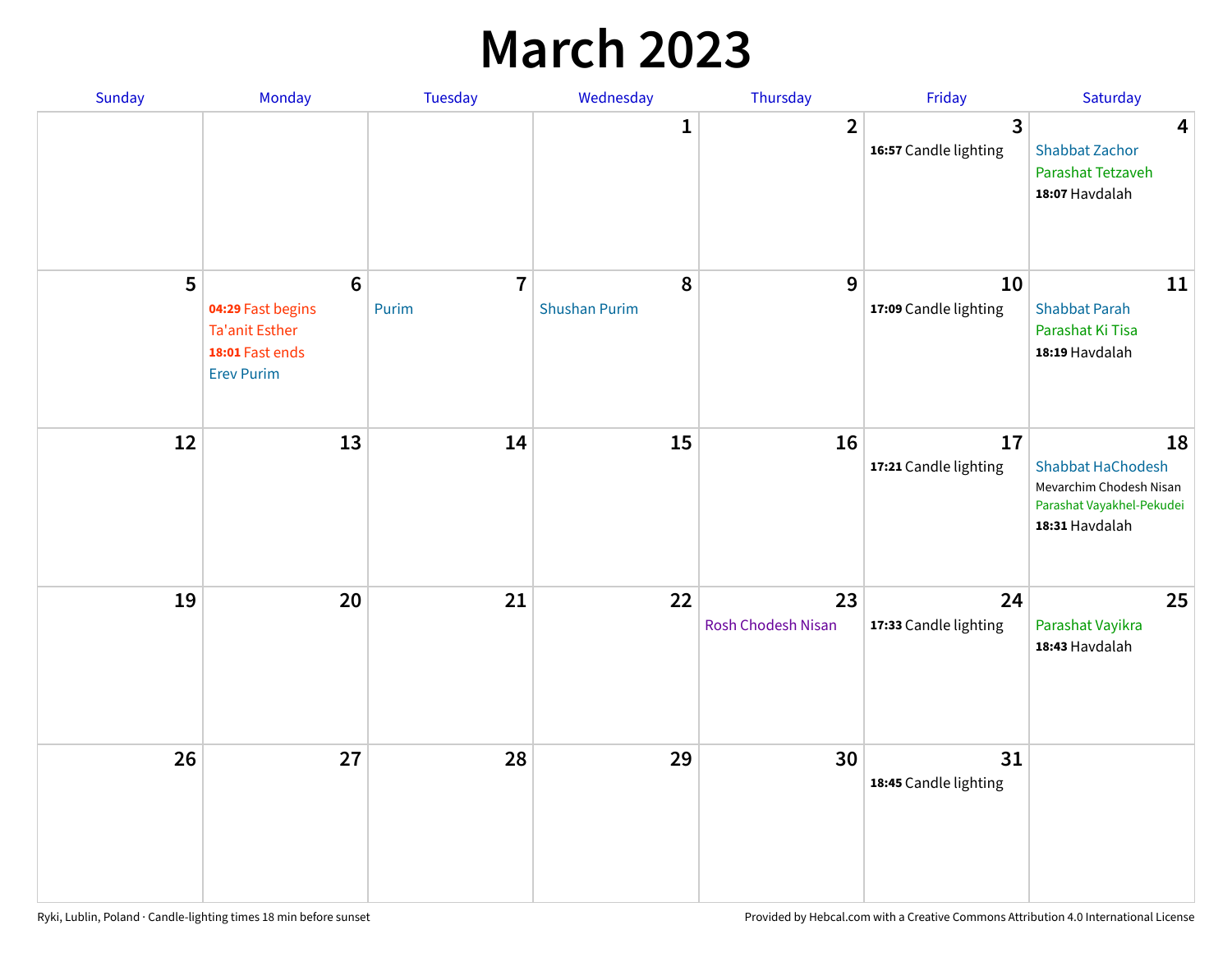# **April 2023**

| Sunday           | Monday          | <b>Tuesday</b>                            | Wednesday                                                                                   | Thursday                                 | Friday                                            | Saturday                                                                              |
|------------------|-----------------|-------------------------------------------|---------------------------------------------------------------------------------------------|------------------------------------------|---------------------------------------------------|---------------------------------------------------------------------------------------|
|                  |                 |                                           |                                                                                             |                                          |                                                   | 1<br><b>Shabbat HaGadol</b><br>Yom HaAliyah<br><b>Parashat Tzav</b><br>19:56 Havdalah |
| $\overline{2}$   | 3               | 4                                         | 5                                                                                           | $6\phantom{1}6$                          | $\overline{7}$                                    | 8                                                                                     |
|                  |                 |                                           | 04:13 Fast begins<br><b>Ta'anit Bechorot</b><br><b>Erev Pesach</b><br>18:53 Candle lighting | <b>Pesach I</b><br>20:05 Candle lighting | <b>Pesach II</b><br>18:57 Candle lighting         | Pesach III (CH"M)<br>20:09 Havdalah                                                   |
| 9                | 10              | 11                                        | 12                                                                                          | 13                                       | 14                                                | 15                                                                                    |
| Pesach IV (CH"M) | Pesach V (CH"M) | Pesach VI (CH"M)<br>19:03 Candle lighting | <b>Pesach VII</b><br>20:16 Candle lighting                                                  | <b>Pesach VIII</b><br>20:18 Havdalah     | 19:08 Candle lighting                             | Mevarchim Chodesh Iyyar<br>Parashat Shmini<br>20:22 Havdalah                          |
| 16               | 17              | 18<br>Yom HaShoah                         | 19                                                                                          | 20                                       | 21<br>Rosh Chodesh Iyyar<br>19:20 Candle lighting | 22<br>Rosh Chodesh Iyyar<br>Parashat Tazria-Metzora<br>20:36 Havdalah                 |
| 23               | 24              | 25<br>Yom HaZikaron                       | 26<br>Yom HaAtzma'ut                                                                        | 27                                       | 28<br>19:32 Candle lighting                       | 29<br>Parashat Achrei Mot-Kedoshim<br>20:50 Havdalah                                  |
| 30               |                 |                                           |                                                                                             |                                          |                                                   |                                                                                       |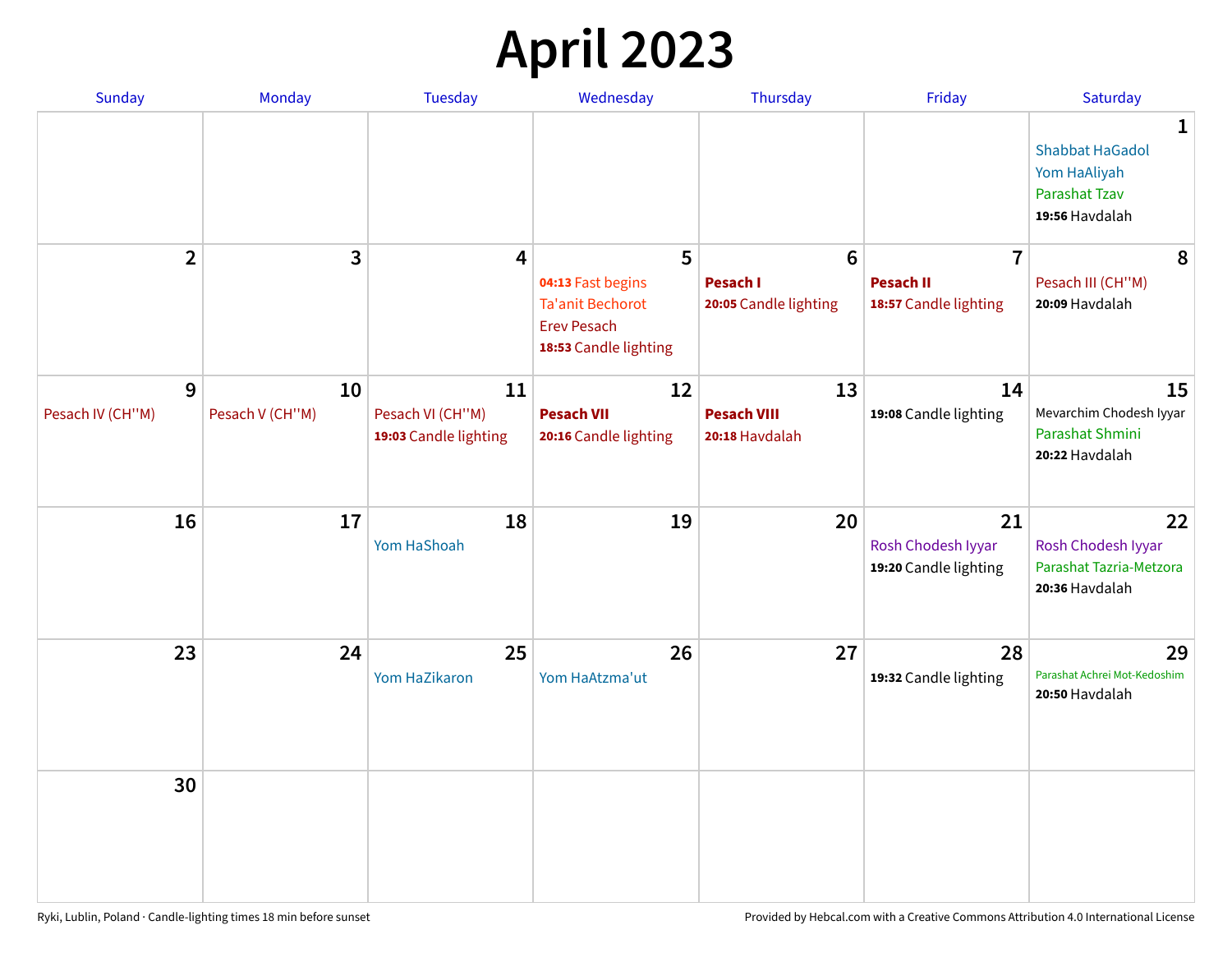### **May 2023**

| Sunday                          | Monday       | Tuesday                 | Wednesday | Thursday                                           | Friday                                            | Saturday                                                             |
|---------------------------------|--------------|-------------------------|-----------|----------------------------------------------------|---------------------------------------------------|----------------------------------------------------------------------|
|                                 | $\mathbf{1}$ | $\overline{\mathbf{2}}$ | 3         | $\overline{\mathbf{4}}$                            | 5<br><b>Pesach Sheni</b><br>19:43 Candle lighting | $\boldsymbol{6}$<br><b>Parashat Emor</b><br>21:04 Havdalah           |
| $\overline{7}$                  | $\pmb{8}$    | 9<br>Lag BaOmer         | 10        | 11                                                 | 12<br>19:55 Candle lighting                       | 13<br>Parashat Behar-Bechukotai<br>21:18 Havdalah                    |
| 14                              | 15           | 16                      | $17\,$    | 18                                                 | 19<br>Yom Yerushalayim<br>20:05 Candle lighting   | 20<br>Mevarchim Chodesh Sivan<br>Parashat Bamidbar<br>21:31 Havdalah |
| 21<br><b>Rosh Chodesh Sivan</b> | 22           | 23                      | 24        | 25<br><b>Erev Shavuot</b><br>20:13 Candle lighting | 26<br><b>Shavuot I</b><br>20:15 Candle lighting   | 27<br><b>Shavuot II</b><br>21:44 Havdalah                            |
| 28                              | 29           | 30                      | 31        |                                                    |                                                   |                                                                      |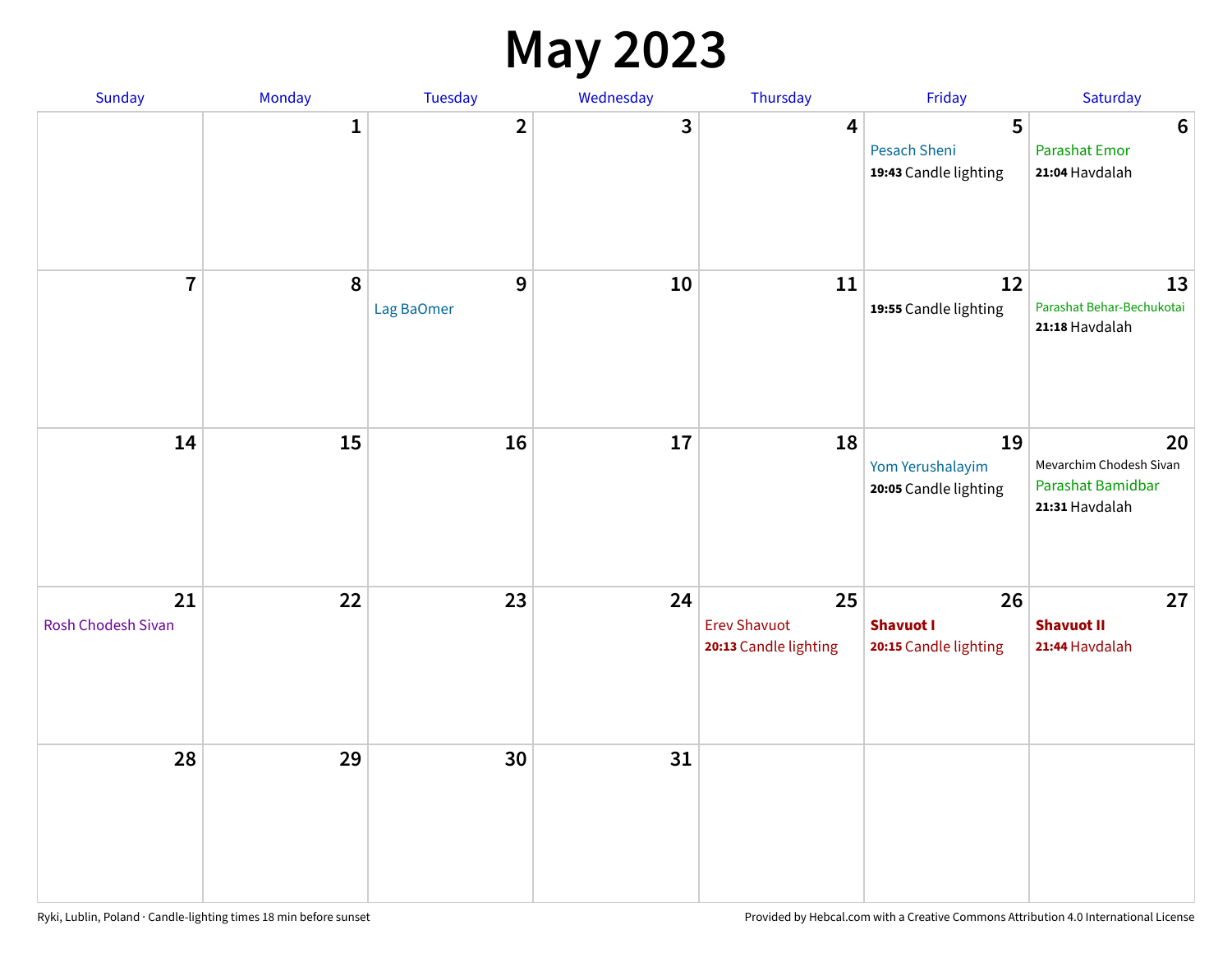#### **June 2023**

| Sunday                  | Monday                   | Tuesday                  | Wednesday               | Thursday     | Friday                                  | Saturday                                                            |
|-------------------------|--------------------------|--------------------------|-------------------------|--------------|-----------------------------------------|---------------------------------------------------------------------|
|                         |                          |                          |                         | $\mathbf{1}$ | $\overline{2}$<br>20:23 Candle lighting | $\mathbf{3}$<br><b>Parashat Nasso</b><br>21:54 Havdalah             |
| $\overline{\mathbf{4}}$ | $\overline{\mathbf{5}}$  | $6\phantom{1}6$          | $\overline{\mathbf{7}}$ | 8            | $\mathbf{9}$<br>20:29 Candle lighting   | 10<br>Parashat Beha'alotcha<br>22:03 Havdalah                       |
| $11\,$                  | 12                       | 13                       | 14                      | 15           | 16<br>20:34 Candle lighting             | 17<br>Mevarchim Chodesh Tamuz<br>Parashat Sh'lach<br>22:08 Havdalah |
| 18                      | 19<br>Rosh Chodesh Tamuz | 20<br>Rosh Chodesh Tamuz | 21                      | 22           | 23<br>20:36 Candle lighting             | 24<br>Parashat Korach<br>22:10 Havdalah                             |
| 25                      | 26                       | 27                       | 28                      | 29           | 30<br>20:35 Candle lighting             |                                                                     |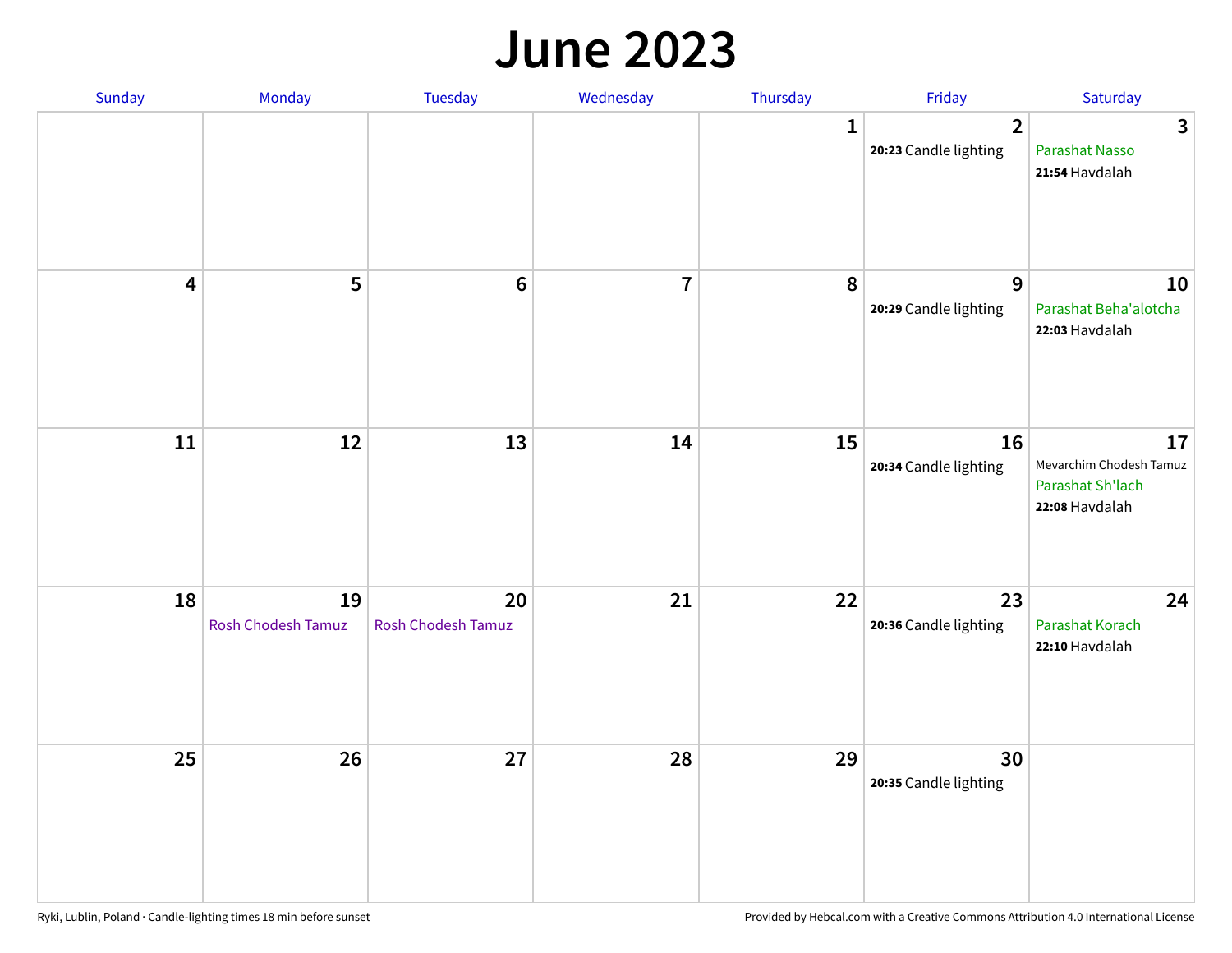# **July 2023**

| Sunday                  | Monday       | <b>Tuesday</b> | Wednesday                                   | Thursday                                                 | Friday                                  | Saturday                                                              |
|-------------------------|--------------|----------------|---------------------------------------------|----------------------------------------------------------|-----------------------------------------|-----------------------------------------------------------------------|
|                         |              |                |                                             |                                                          |                                         | $\mathbf 1$<br>Parashat Chukat-Balak<br>22:08 Havdalah                |
| $\overline{\mathbf{2}}$ | $\mathbf{3}$ | 4              | 5                                           | $6\phantom{1}6$<br><b>Tzom Tammuz</b><br>21:49 Fast ends | $\overline{7}$<br>20:32 Candle lighting | 8<br><b>Parashat Pinchas</b><br>22:02 Havdalah                        |
| 9                       | 10           | 11             | 12                                          | 13                                                       | 14<br>20:27 Candle lighting             | 15<br>Mevarchim Chodesh Av<br>Parashat Matot-Masei<br>21:53 Havdalah  |
| 16                      | 17           | 18             | 19<br>Rosh Chodesh Av                       | 20                                                       | 21<br>20:19 Candle lighting             | 22<br><b>Shabbat Chazon</b><br>Parashat Devarim<br>21:42 Havdalah     |
| 23                      | 24           | 25             | 26<br>20:31 Fast begins<br>Erev Tish'a B'Av | 27<br>Tish'a B'Av<br>21:20 Fast ends                     | 28<br>20:09 Candle lighting             | 29<br><b>Shabbat Nachamu</b><br>Parashat Vaetchanan<br>21:29 Havdalah |
| 30                      | 31           |                |                                             |                                                          |                                         |                                                                       |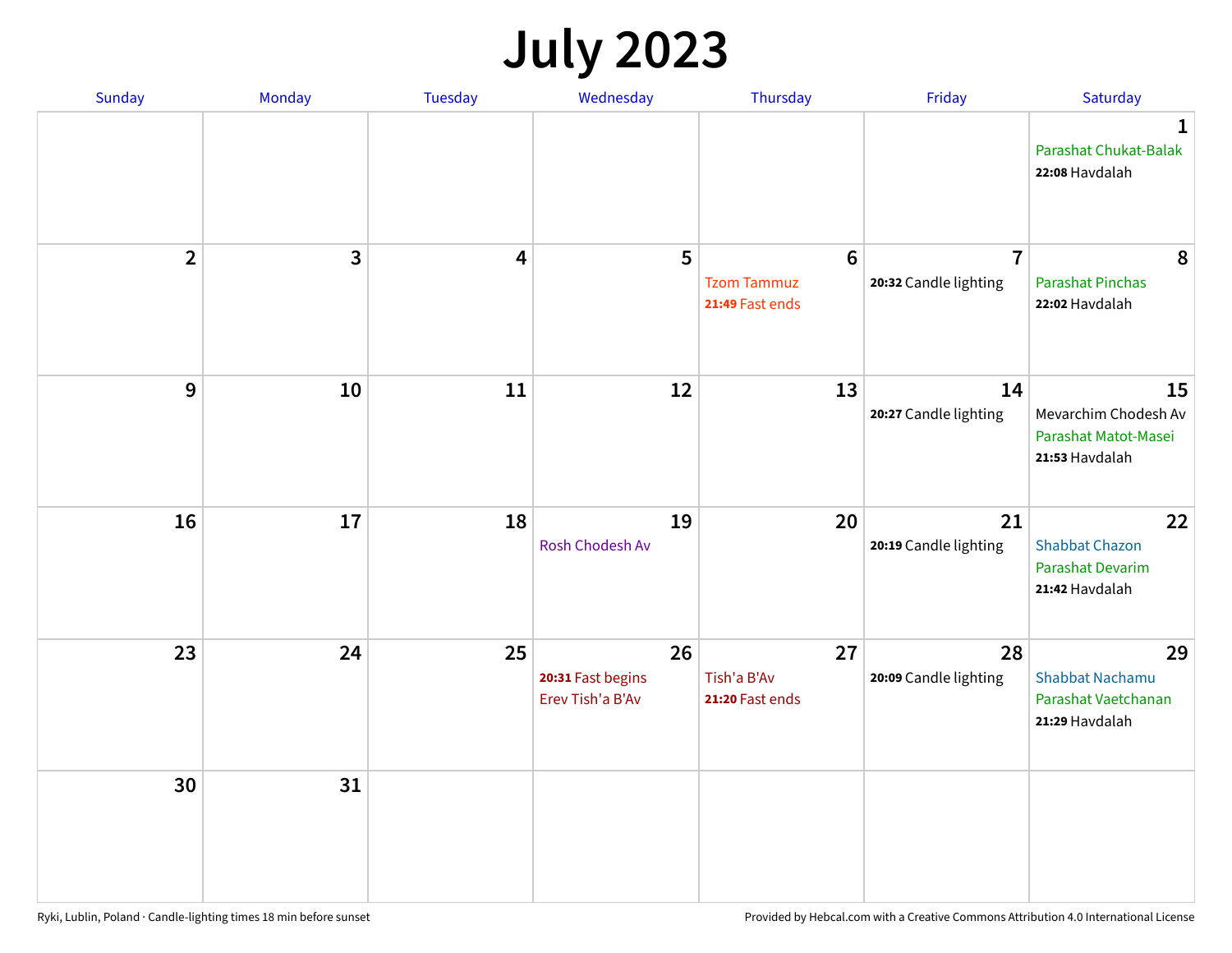# **August 2023**

| Sunday         | Monday         | Tuesday      | Wednesday               | Thursday                | Friday                                                                     | Saturday                                                         |
|----------------|----------------|--------------|-------------------------|-------------------------|----------------------------------------------------------------------------|------------------------------------------------------------------|
|                |                | $\mathbf{1}$ | $\mathbf{2}$<br>Tu B'Av | $\overline{\mathbf{3}}$ | $\overline{4}$<br>19:58 Candle lighting                                    | 5<br><b>Parashat Eikev</b><br>21:15 Havdalah                     |
| $6\phantom{a}$ | $\overline{7}$ | 8            | $\mathbf{9}$            | 10                      | 11<br>19:45 Candle lighting                                                | 12<br>Mevarchim Chodesh Elul<br>Parashat Re'eh<br>21:00 Havdalah |
| 13             | 14             | 15           | 16                      | 17<br>Rosh Chodesh Elul | 18<br>Rosh Hashana LaBehemot<br>Rosh Chodesh Elul<br>19:31 Candle lighting | 19<br><b>Parashat Shoftim</b><br>20:43 Havdalah                  |
| 20             | 21             | 22           | 23                      | 24                      | 25<br>19:17 Candle lighting                                                | 26<br>Parashat Ki Teitzei<br>20:27 Havdalah                      |
| 27             | 28             | 29           | 30                      | 31                      |                                                                            |                                                                  |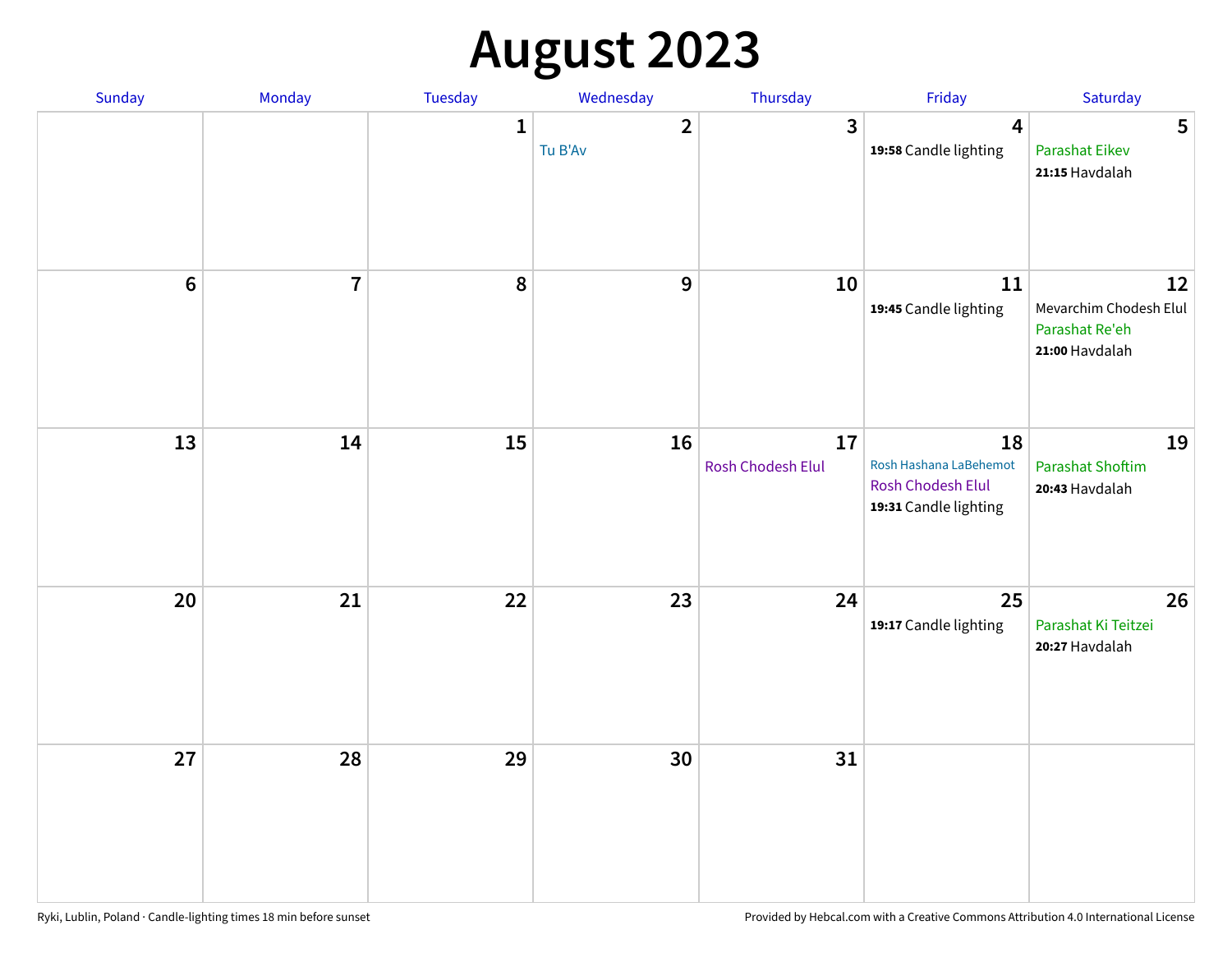# **September 2023**

| Sunday                                                | Monday                                                             | <b>Tuesday</b> | Wednesday       | Thursday       | Friday                                            | Saturday                                                            |
|-------------------------------------------------------|--------------------------------------------------------------------|----------------|-----------------|----------------|---------------------------------------------------|---------------------------------------------------------------------|
|                                                       |                                                                    |                |                 |                | 1<br>19:01 Candle lighting                        | $\overline{2}$<br>Parashat Ki Tavo<br>20:10 Havdalah                |
| 3                                                     | $\overline{\mathbf{4}}$                                            | 5              | $6\phantom{1}6$ | $\overline{7}$ | 8<br>18:45 Candle lighting                        | 9<br>Leil Selichot<br>Parashat Nitzavim-Vayeilech<br>19:53 Havdalah |
| 10                                                    | 11                                                                 | 12             | 13              | 14             | 15<br>Erev Rosh Hashana<br>18:29 Candle lighting  | 16<br>Rosh Hashana 5784<br>19:36 Candle lighting                    |
| 17<br><b>Rosh Hashana II</b><br>19:33 Havdalah        | 18<br>04:29 Fast begins<br><b>Tzom Gedaliah</b><br>19:21 Fast ends | 19             | 20              | 21             | 22<br>18:13 Candle lighting                       | 23<br><b>Shabbat Shuva</b><br>Parashat Ha'Azinu<br>19:19 Havdalah   |
| 24<br><b>Erev Yom Kippur</b><br>18:08 Candle lighting | 25<br><b>Yom Kippur</b><br>19:14 Havdalah                          | 26             | 27              | 28             | 29<br><b>Erev Sukkot</b><br>17:57 Candle lighting | 30<br>Sukkot I<br>19:03 Candle lighting                             |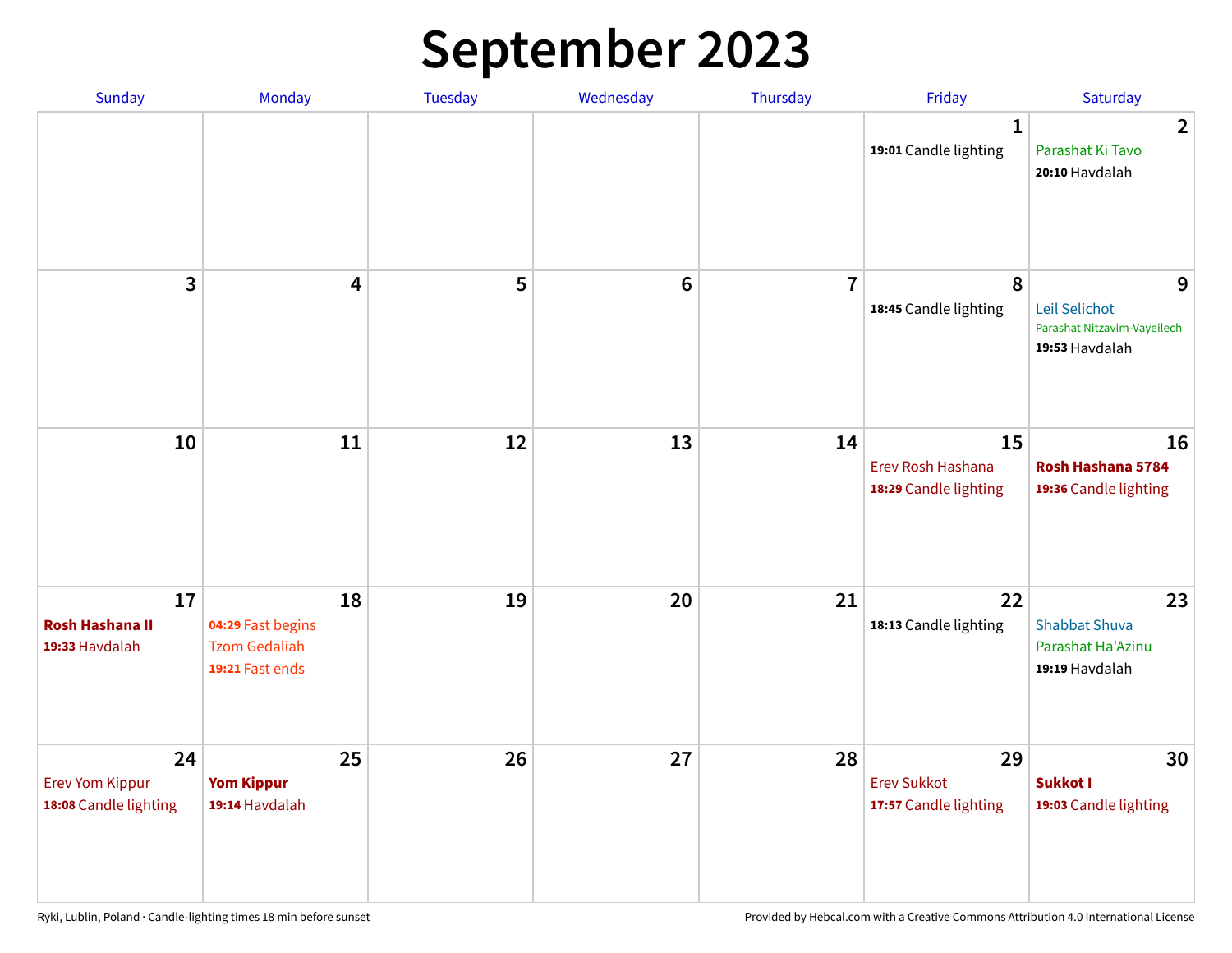## **October 2023**

| Sunday                                             | <b>Monday</b>                       | <b>Tuesday</b>        | Wednesday            | Thursday              | Friday                                                               | Saturday                                                                       |
|----------------------------------------------------|-------------------------------------|-----------------------|----------------------|-----------------------|----------------------------------------------------------------------|--------------------------------------------------------------------------------|
| $\mathbf{1}$<br><b>Sukkot II</b><br>19:00 Havdalah | $\overline{2}$<br>Sukkot III (CH"M) | 3<br>Sukkot IV (CH"M) | 4<br>Sukkot V (CH"M) | 5<br>Sukkot VI (CH"M) | $6\phantom{1}$<br>Sukkot VII (Hoshana Raba)<br>17:41 Candle lighting | 7<br><b>Shmini Atzeret</b><br>18:47 Candle lighting                            |
| 8<br><b>Simchat Torah</b><br>18:44 Havdalah        | $\boldsymbol{9}$                    | 10                    | 11                   | 12                    | 13<br>17:25 Candle lighting                                          | 14<br>Mevarchim Chodesh Cheshvan<br><b>Parashat Bereshit</b><br>18:32 Havdalah |
| 15<br>Rosh Chodesh Cheshvan                        | 16<br>Rosh Chodesh Cheshvan         | 17                    | 18                   | 19                    | 20<br>17:11 Candle lighting                                          | 21<br>Parashat Noach<br>18:17 Havdalah                                         |
| 22<br>Yom HaAliyah School Observance               | 23                                  | 24                    | 25                   | 26                    | 27<br>16:56 Candle lighting                                          | 28<br>Parashat Lech-Lecha<br>18:04 Havdalah                                    |
| 29                                                 | 30                                  | 31                    |                      |                       |                                                                      |                                                                                |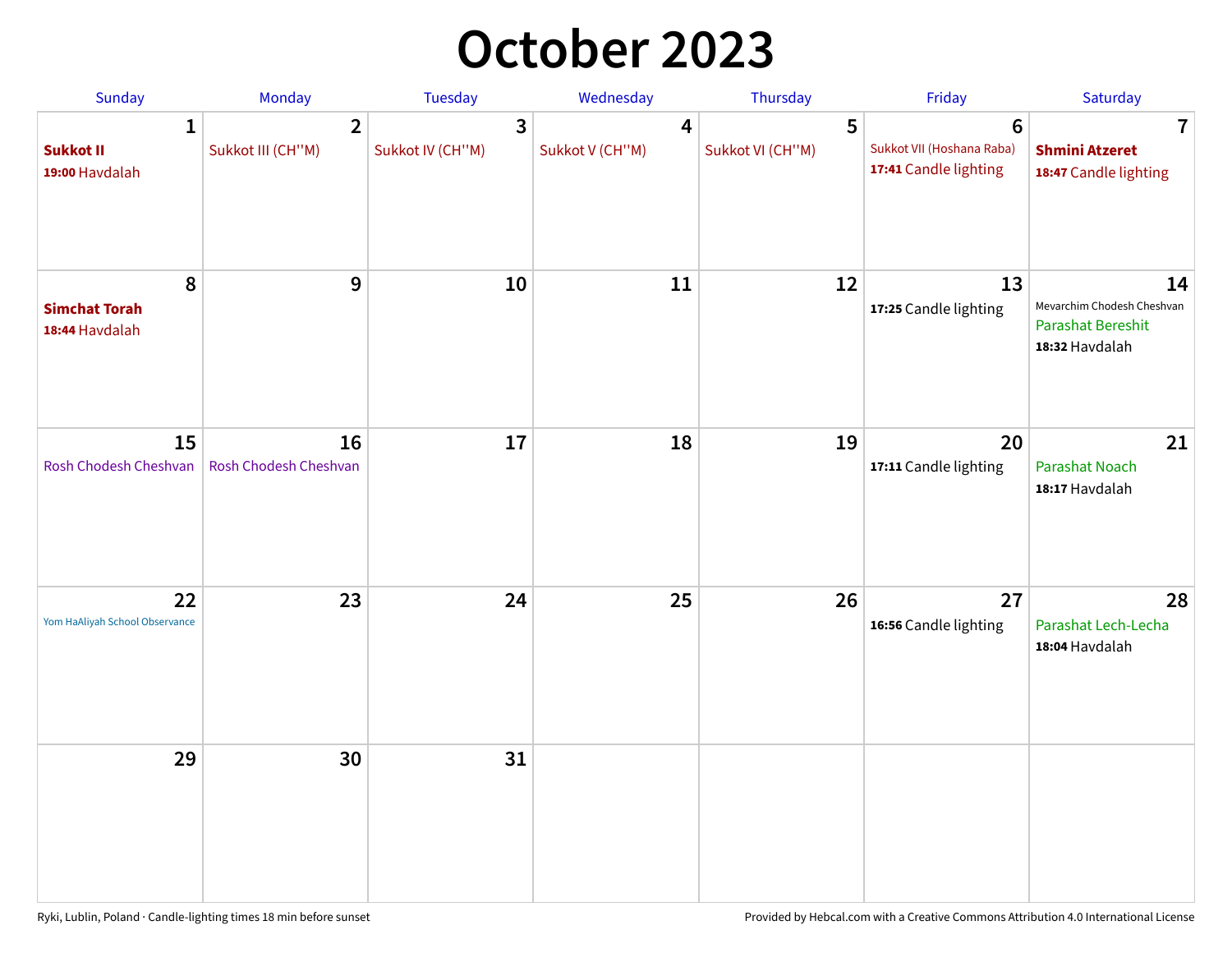#### **November 2023**

| Sunday | Monday     | Tuesday                   | Wednesday    | Thursday       | Friday                      | Saturday                                                                 |
|--------|------------|---------------------------|--------------|----------------|-----------------------------|--------------------------------------------------------------------------|
|        |            |                           | $\mathbf{1}$ | $\overline{2}$ | 3<br>15:43 Candle lighting  | $\overline{\mathbf{4}}$<br>Parashat Vayera<br>16:52 Havdalah             |
| 5      | $\bf 6$    | $\overline{7}$            | ${\bf 8}$    | 9              | 10<br>15:32 Candle lighting | 11<br>Mevarchim Chodesh Kislev<br>Parashat Chayei Sara<br>16:42 Havdalah |
| 12     | 13<br>Sigd | 14<br>Rosh Chodesh Kislev | 15           | 16             | 17<br>15:22 Candle lighting | 18<br>Parashat Toldot<br>16:34 Havdalah                                  |
| 19     | 20         | 21                        | 22           | 23             | 24<br>15:14 Candle lighting | 25<br>Parashat Vayetzei<br>16:27 Havdalah                                |
| 26     | 27         | 28                        | 29           | 30             |                             |                                                                          |